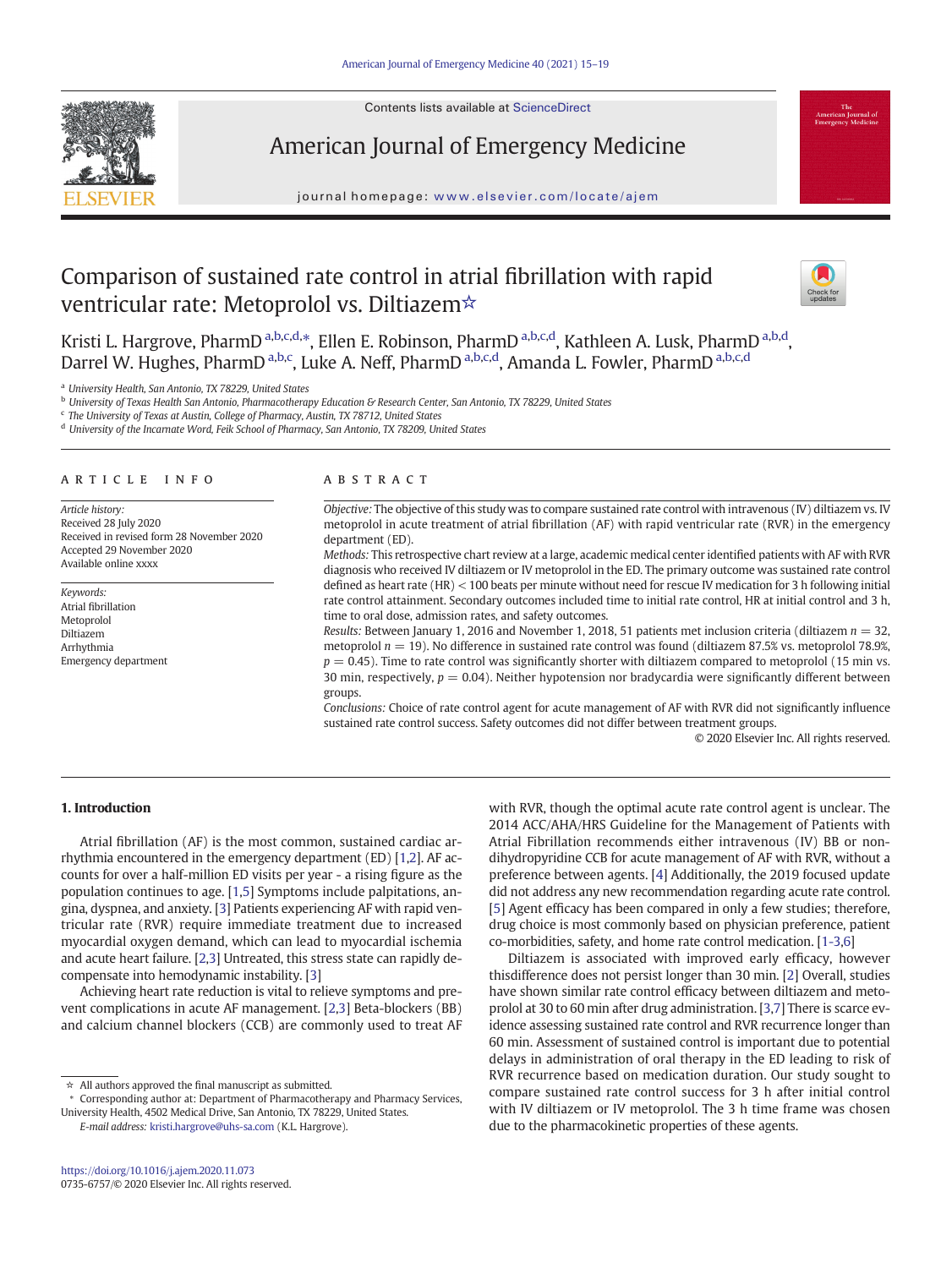#### 2. Methods

#### 2.1. Study design

This was a single center, retrospective chart review conducted at University Hospital in San Antonio, Texas, a 716-bed, safety net, academic hospital with approximately 94,000 ED visits per year. The study was approved by the University of Texas Health Science Center at San Antonio Institutional Review Board. Patients were identified using International Classification of Diseases (ICD) 9th and 10th Revision codes for AF with RVR then cross referenced with pharmacy billing data for IV diltiazem and IV metoprolol between January 1, 2016 and November 1, 2018.

#### 2.2. Patients

A random sample of 100 eligible patients per drug group were screened for inclusion criteria. Adults aged 18 years and older who were treated with IV diltiazem or IV metoprolol for acute AF with RVR in the ED and achieved rate control within 30 min were included. Rapid ventricular rate was defined as  $HR > 120$  bpm and rate control was defined as  $HR < 100$  bpm to align with prior studies. [\[2,3,7](#page-4-0)] Exclusion criteria included: initial HR > 220 bpm, systolic blood pressure (SBP) < 90 mmHg, alternative initial drug treatment, receipt of both IV diltiazem and IV metoprolol to achieve initial rate control, acute decompensated heart failure, incarceration, and pregnancy.

#### 2.3. Methods and measurements

Baseline data collected from the electronic medical record included patient demographics, new onset or chronic AF, applicable past medical history, baseline vital signs, and reported home medications. The administration of the first metoprolol or diltiazem dose was marked as time zero with subsequent documented time points thereafter. A single investigator identified patients and collected data using a standardized data collection form. This investigator was aware of the study group during data collection. Periodic check-ins were conducted with co-investigators to support consistency and discuss unforeseen data collection challenges. Collected data was transcribed and maintained in a REDCap database hosted at University of Texas Health Science Center. [\[8\]](#page-4-0)

#### 2.4. Outcomes

The primary outcome was sustained rate control defined as HR < 100 bpm without need for rescue IV medication for 3 h from initial rate control. Multiple doses of a single medication could be used for initial control defined within 30 min of initial dose. Secondary outcomes included time to initial rate control (documented every 5 min), median initial dose administered, HR at initial control and 3 h follow-up, conversion to oral medication, time to oral dose, and disposition. Missing vital sign values were addressed by using a carry forward method of last known value. Hypotension (SBP < 90 mmHg), bradycardia (HR < 60 bpm), fluid bolus (≥500 mL crystalloid) administration, and diuretic use were assessed up to 24 h after rate control. Thirty-day hospital readmission was also collected to assess safety.

#### 2.5. Analysis

Data were analyzed using JMP 11.0.0 (Copyright 2013, SAS Institute, Cary, NC). Chi-squared or Fisher's exact test were used to compare nominal data. Wilcoxon rank sum test was used to compare nonnormal parametric data, and Student's t-test was used for normal, parametric data. An alpha level of ≤0.05 was used to determine statistical significance.

### 3. Results

After initial review of 573 visits meeting the ICD codes, 300 patients with AF with RVR received IV diltiazem or IV metoprolol in the ED. A random sample of 100 patients per medication group were screened for inclusion and exclusion criteria which yielded 51 patients (diltiazem  $n = 32$  and metoprolol  $n = 19$ ). The most common reason for exclusion was lack of rate control at 30 min ( $n = 116$ ) (Fig. 1).

Groups were similar at baseline except AF history, past medical history, and home medications [\(Table 1\)](#page-2-0). A significantly higher number of patients in the diltiazem group were diagnosed with new onset AF (diltiazem 53.1% vs. metoprolol 21.1%,  $p = 0.04$ ). Concurrent hypothyroidism was more frequent in the diltiazem group (diltiazem 21.9% vs. metoprolol 0%,  $p = 0.04$ ). A higher number of patients in the metoprolol group were on metoprolol as a home medication (diltiazem 28.1% vs. metoprolol 68.4%,  $p = 0.008$ ). Diltiazem use as a home medication was low in both groups (diltiazem 6.3% vs. metoprolol 5.3%,  $p = 1.0$ )

The primary outcome of sustained rate control did not differ between groups (diltiazem 87.5% vs. metoprolol 78.9%,  $p = 0.45$ ) ([Table 2\)](#page-2-0). Median time to initial rate control was significantly shorter with diltiazem than metoprolol (diltiazem 15 min vs. metoprolol 30 min,  $p = 0.04$ ). Two patients in the diltiazem group (6.3%) required a second dose to obtain initial control while 8 patients (42.1%) in the metoprolol group required repeat dosing (a second or third dose). Mean first dose was 23.6 mg in the diltiazem group and 5.6 mg in the metoprolol group. Median weight-based first doses for diltiazem and metoprolol were 0.24 mg/kg (0.23–0.28) and 0.05 mg/kg (0.04–0.07), respectively. The median HR at control was 89 bpm in the diltiazem group compared to 92 bpm in the metoprolol group ( $p = 0.10$ ). Heart



Fig. 1. Patient Enrollment Flowchart. <sup>a</sup>One-hundred patients from each group (diltiazem and metoprolol) were randomly assessed for inclusion. <sup>b</sup>Patients could qualify for more than one exclusion criteria. <sup>c</sup>Crossover defined as receipt of both IV diltiazem and IV metoprolol to achieve initial rate control.  $ADHF =$  acute decompensated heart failure,  $BPM$  = beats per minute,  $ED$  = emergency department,  $HR$  = heart rate,  $SBP$  = systolic blood pressure.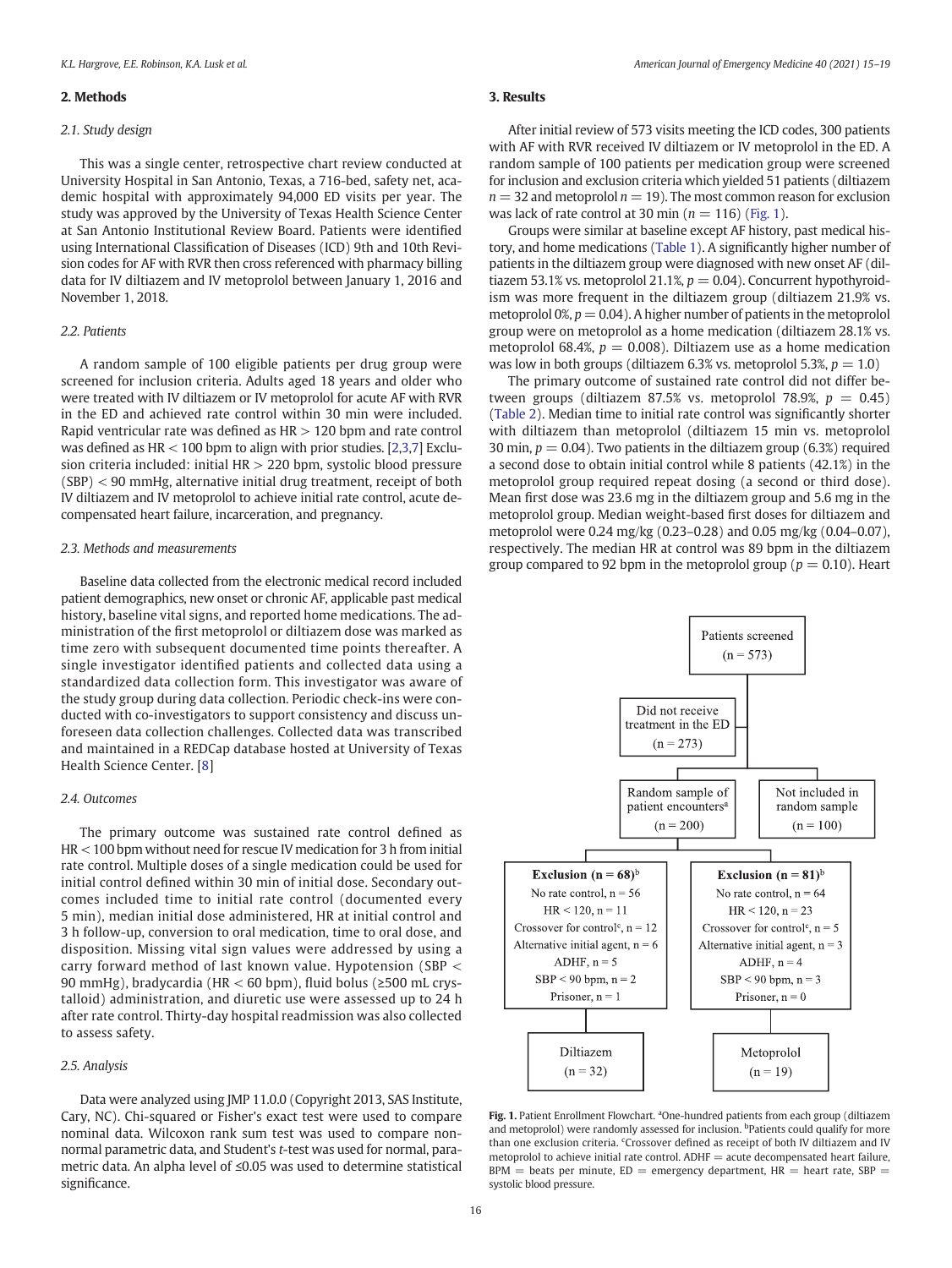#### <span id="page-2-0"></span>Table 1

Baseline characteristics.

|                              | Diltiazem ( $n = 32$ ) | Metoprolol ( $n = 19$ ) p-value |         |
|------------------------------|------------------------|---------------------------------|---------|
| Age, years <sup>^</sup>      | $62.2 \pm 13.9$        | $62.9 \pm 13.2$                 | 0.85    |
| Male, $n$ $(\%)$             | " > 21(65.6)           | 9(47.4)                         | 0.25    |
| Caucasian, n (%)             | 16(50)                 | 6(31.6)                         | 0.34    |
| BMI $\geq$ 30, n (%)         | 18 (56.3)              | 14 (73.3)                       | 0.24    |
| New onset AF, n (%)          | 17(53.1)               | 4(21.1)                         | 0.04    |
| Baseline vitals              |                        |                                 |         |
| HR, bpm*                     | 140 (128-151)          | 136 (126–149)                   | 0.35    |
| SBP, mmHg <sup>^</sup>       | $142 \pm 20$           | $137 \pm 17$                    | 0.02    |
| DBP, $mmHg^{\wedge}$         | $93 + 21$              | $83 + 15$                       | 0.07    |
| Past medical history, n (%)  |                        |                                 |         |
| AF                           | 15 (46.9)              | 15 (79)                         | 0.02    |
| Hypertension                 | 21(65.6)               | 16 (84.2)                       | $0.2\,$ |
| <b>CHF</b>                   | 8(25)                  | 4(21.1)                         | 1       |
| <b>Diabetes</b>              | 9(28.1)                | 6(31.6)                         | 1       |
| Hyperthyroidism              | 0(0)                   | 1(5.3)                          | 0.38    |
| Hypothyroidism               | 7(21.9)                | 0(0)                            | 0.04    |
| Home medications, $n$ $(\%)$ |                        |                                 |         |
| Metoprolol                   | 9(28.1)                | 13 (68.4)                       | 0.008   |
| Carvedilol                   | 4(12.5)                | 2(10.5)                         | 1       |
| Diltiazem                    | 2(6.3)                 | 1(5.3)                          | 1       |
| Verapamil                    | 1(3.1)                 | 0(0)                            | 1       |
| Other                        | 16(50)                 | 3(15.8)                         |         |

 $AF =$  atrial fibrillation, BMI = body mass index, CHF = congestive heart failure,  $DBP =$  diastolic blood pressure,  $HR =$  heart rate,  $SBP =$  systolic blood pressure.

 $mean \pm SD$ .

⁎ median (IQR).

rates at 15, 30, and 45 min after rate control were significantly lower for diltiazem than metoprolol (87 bpm vs. 92 bpm,  $p < 0.01$ ; 86 bpm vs. 94 bpm,  $p < 0.01$ ; 89 bpm vs. 92 bpm,  $p = 0.04$ , respectively)

#### Table 2

Primary and secondary outcomes.

| 28 (87.5)<br>0.45<br>Sustained rate control, $n$ (%)<br>15 (78.9)<br>Secondary<br>Time to rate control, min*<br>$30(10-30)$<br>$15(10-25)$<br>0.04<br>Patients requiring repeat dosing to obtain<br>2(6.3%)<br>8(42.1%)<br>control, $n$ (%) <sup>+</sup><br>Mean first dose, mg <sup>^</sup><br>$23.6 + 6.9$<br>$5.6 \pm 2.6$<br>Median weight-based first dose, mg/kg*<br>0.24<br>0.05<br>$(0.23 - 0.28)$<br>$(0.04 - 0.07)$<br>89 (81-93)<br>$92(89-96)$<br>Median HR at control, bpm*<br>0.10<br>Median HR after control achieved, bpm*<br>$15$ min<br>< 0.01<br>87 (81–93)<br>$92(89-99)$<br>86 (77–93)<br>94 (89-105)<br>< 0.01<br>$30 \text{ min}$<br>$45$ min<br>89 (80-94)<br>$92(89-105)$<br>0.04<br>88 (82-94)<br>0.44<br>$90(88-105)$<br>$60$ min<br>$91(85-99)$<br>$90(84-97)$<br>0.75<br>$90$ min<br>98 (86-107)<br>88 (84-102)<br>0.35<br>$120$ min<br>$180$ min<br>$95(83-110)$<br>$92(81-109)$<br>0.61<br>0.75<br>Conversion to PO, $n$ (%)<br>24 (75%)<br>13(68)<br>Time to PO agent, min*<br>168<br>$80(28 - 258)$<br>0.33<br>$(32 - 334)$<br>< 0.0001<br>PO agent, $n$ $(\%)$<br>19 (79.2)<br>Diltiazem<br>0(0)<br>4(16.7)<br>Metoprolol<br>12 (92.3)<br>Carvedilol<br>1(7.7)<br>1(4.2)<br>Disposition, $n$ (%)<br>0.01<br>Admitted<br>29(90.6)<br>11 (57.9) | Primary    | <b>Diltiazem</b><br>$(n = 32)$ | Metoprolol<br>$(n = 19)$ | p-value |
|---------------------------------------------------------------------------------------------------------------------------------------------------------------------------------------------------------------------------------------------------------------------------------------------------------------------------------------------------------------------------------------------------------------------------------------------------------------------------------------------------------------------------------------------------------------------------------------------------------------------------------------------------------------------------------------------------------------------------------------------------------------------------------------------------------------------------------------------------------------------------------------------------------------------------------------------------------------------------------------------------------------------------------------------------------------------------------------------------------------------------------------------------------------------------------------------------------------------------------------------------------------------------------|------------|--------------------------------|--------------------------|---------|
|                                                                                                                                                                                                                                                                                                                                                                                                                                                                                                                                                                                                                                                                                                                                                                                                                                                                                                                                                                                                                                                                                                                                                                                                                                                                                 |            |                                |                          |         |
|                                                                                                                                                                                                                                                                                                                                                                                                                                                                                                                                                                                                                                                                                                                                                                                                                                                                                                                                                                                                                                                                                                                                                                                                                                                                                 |            |                                |                          |         |
|                                                                                                                                                                                                                                                                                                                                                                                                                                                                                                                                                                                                                                                                                                                                                                                                                                                                                                                                                                                                                                                                                                                                                                                                                                                                                 |            |                                |                          |         |
|                                                                                                                                                                                                                                                                                                                                                                                                                                                                                                                                                                                                                                                                                                                                                                                                                                                                                                                                                                                                                                                                                                                                                                                                                                                                                 |            |                                |                          |         |
|                                                                                                                                                                                                                                                                                                                                                                                                                                                                                                                                                                                                                                                                                                                                                                                                                                                                                                                                                                                                                                                                                                                                                                                                                                                                                 |            |                                |                          |         |
|                                                                                                                                                                                                                                                                                                                                                                                                                                                                                                                                                                                                                                                                                                                                                                                                                                                                                                                                                                                                                                                                                                                                                                                                                                                                                 |            |                                |                          |         |
|                                                                                                                                                                                                                                                                                                                                                                                                                                                                                                                                                                                                                                                                                                                                                                                                                                                                                                                                                                                                                                                                                                                                                                                                                                                                                 |            |                                |                          |         |
|                                                                                                                                                                                                                                                                                                                                                                                                                                                                                                                                                                                                                                                                                                                                                                                                                                                                                                                                                                                                                                                                                                                                                                                                                                                                                 |            |                                |                          |         |
|                                                                                                                                                                                                                                                                                                                                                                                                                                                                                                                                                                                                                                                                                                                                                                                                                                                                                                                                                                                                                                                                                                                                                                                                                                                                                 |            |                                |                          |         |
|                                                                                                                                                                                                                                                                                                                                                                                                                                                                                                                                                                                                                                                                                                                                                                                                                                                                                                                                                                                                                                                                                                                                                                                                                                                                                 |            |                                |                          |         |
|                                                                                                                                                                                                                                                                                                                                                                                                                                                                                                                                                                                                                                                                                                                                                                                                                                                                                                                                                                                                                                                                                                                                                                                                                                                                                 |            |                                |                          |         |
|                                                                                                                                                                                                                                                                                                                                                                                                                                                                                                                                                                                                                                                                                                                                                                                                                                                                                                                                                                                                                                                                                                                                                                                                                                                                                 |            |                                |                          |         |
|                                                                                                                                                                                                                                                                                                                                                                                                                                                                                                                                                                                                                                                                                                                                                                                                                                                                                                                                                                                                                                                                                                                                                                                                                                                                                 |            |                                |                          |         |
|                                                                                                                                                                                                                                                                                                                                                                                                                                                                                                                                                                                                                                                                                                                                                                                                                                                                                                                                                                                                                                                                                                                                                                                                                                                                                 |            |                                |                          |         |
|                                                                                                                                                                                                                                                                                                                                                                                                                                                                                                                                                                                                                                                                                                                                                                                                                                                                                                                                                                                                                                                                                                                                                                                                                                                                                 |            |                                |                          |         |
|                                                                                                                                                                                                                                                                                                                                                                                                                                                                                                                                                                                                                                                                                                                                                                                                                                                                                                                                                                                                                                                                                                                                                                                                                                                                                 |            |                                |                          |         |
|                                                                                                                                                                                                                                                                                                                                                                                                                                                                                                                                                                                                                                                                                                                                                                                                                                                                                                                                                                                                                                                                                                                                                                                                                                                                                 |            |                                |                          |         |
|                                                                                                                                                                                                                                                                                                                                                                                                                                                                                                                                                                                                                                                                                                                                                                                                                                                                                                                                                                                                                                                                                                                                                                                                                                                                                 |            |                                |                          |         |
|                                                                                                                                                                                                                                                                                                                                                                                                                                                                                                                                                                                                                                                                                                                                                                                                                                                                                                                                                                                                                                                                                                                                                                                                                                                                                 |            |                                |                          |         |
|                                                                                                                                                                                                                                                                                                                                                                                                                                                                                                                                                                                                                                                                                                                                                                                                                                                                                                                                                                                                                                                                                                                                                                                                                                                                                 |            |                                |                          |         |
|                                                                                                                                                                                                                                                                                                                                                                                                                                                                                                                                                                                                                                                                                                                                                                                                                                                                                                                                                                                                                                                                                                                                                                                                                                                                                 |            |                                |                          |         |
|                                                                                                                                                                                                                                                                                                                                                                                                                                                                                                                                                                                                                                                                                                                                                                                                                                                                                                                                                                                                                                                                                                                                                                                                                                                                                 |            |                                |                          |         |
|                                                                                                                                                                                                                                                                                                                                                                                                                                                                                                                                                                                                                                                                                                                                                                                                                                                                                                                                                                                                                                                                                                                                                                                                                                                                                 |            |                                |                          |         |
|                                                                                                                                                                                                                                                                                                                                                                                                                                                                                                                                                                                                                                                                                                                                                                                                                                                                                                                                                                                                                                                                                                                                                                                                                                                                                 |            |                                |                          |         |
|                                                                                                                                                                                                                                                                                                                                                                                                                                                                                                                                                                                                                                                                                                                                                                                                                                                                                                                                                                                                                                                                                                                                                                                                                                                                                 |            |                                |                          |         |
|                                                                                                                                                                                                                                                                                                                                                                                                                                                                                                                                                                                                                                                                                                                                                                                                                                                                                                                                                                                                                                                                                                                                                                                                                                                                                 | Discharged | 3(9.4)                         | 8(42.1)                  |         |

 $bpm =$  beats per minute,  $HR =$  heart rate,  $PO =$  oral,  $min =$  minutes.  $mean \pm SD$ .

median (IQR)

diltiazem up to 2 total doses, metoprolol 2 or 3 total doses.

Transition to an oral agent occurred in 75% of patients in the diltiazem group and 68% in the metoprolol group ( $p = 0.75$ ). Median time to oral agent administration was 168 min for diltiazem compared to 80 min in the metoprolol group ( $p = 0.33$ ). Choice of oral agent was found to be significantly different (Table 2). Oral diltiazem was continued in 79.2% of patients in the diltiazem group vs. zero patients in the metoprolol group. Oral metoprolol was continued in 92.3% of patients in the metoprolol group vs. 16.7% of the diltiazem group. A higher number of patients in the diltiazem group were admitted (diltiazem 90.6% vs. metoprolol 57.9%,  $p = 0.01$ ).

Safety outcomes were assessed for hemodynamic instability and/or worsening heart failure (Table 3). Hemodynamic instability as defined by hypotension (diltiazem 3.1% vs. metoprolol 10.5%,  $p = 0.54$ ) and bradycardia (diltiazem 15.6% vs. metoprolol 10.5%,  $p = 0.70$ ) occurred infrequently overall, and differences were not statistically significant. Worsening heart failure, as assessed by diuretic use (diltiazem 28.1% vs. metoprolol 15.8%,  $p = 0.05$ ) and 30-day readmission (diltiazem 12.5% vs. metoprolol 21.1%,  $p = 0.45$ ), were also not statistically significant in either group.

#### 4. Discussion

The optimal first line agent for rate control in acute treatment of AF with RVR is unclear, and current guidelines give no preference between BB or non-dihydropyridine CCB. Onset and duration of action are important considerations for acute rate control medication choice. A faster onset presents more rapid efficacy while longer duration confers sustained control. Diltiazem has a faster onset of 3–5 min, but a shorter duration (1 to 3 h) compared to metoprolol (onset up to 20 min and duration up to 6 to 8 h). [[9](#page-4-0),[10\]](#page-4-0) Current literature shows similar rate control efficacy up to 60 min following drug administration of BB or CCB; giving insight to the effect of agent onset on rate control. [[2,3](#page-4-0),[6,7](#page-4-0)] The 3 h time frame in our study was chosen to account for expected duration of action of IV diltiazem and IV metoprolol in continued ED rate control where practical barriers in the transition to oral therapy are present.

A 2005 study by Demirican and colleagues prospectively examined effectiveness of diltiazem 0.25 mg/kg IV (maximum 25 mg) vs. metoprolol 0.15 mg/kg IV (maximum 10 mg) for 20 patients with new onset AF with RVR for up to 20 min. [\[3\]](#page-4-0) The study found rate control success (defined as HR < 100 or decrease by 20%) was higher in the diltiazem group at 2 min, but similar to metoprolol at 20 min (diltiazem 90% vs. metoprolol 80%,  $p > 0.05$ ). The authors concluded diltiazem and metoprolol showed similar efficacy for rate control. In 2015, Fromm and colleagues sought to test prior findings by prospectively comparing diltiazem 0.25 mg/kg IV (maximum 30 mg) and metoprolol 0.15 mg/kg IV (maximum 10 mg) for acute rate control efficacy up to 30 min in 52 new onset and chronic AF patients. [\[2\]](#page-4-0) Data was collected at 5-min intervals and showed a higher percentage of patients reached goal HR with diltiazem vs. metoprolol at each time point. At 30 min, 95.8% of diltiazem patients vs. 46.4% of metoprolol patients ( $p < 0.0001$ ) achieved rate control. The authors concluded diltiazem was more effective than metoprolol in achieving rate control in ED patients with AF with RVR.

| Table 3          |
|------------------|
| Safety outcomes. |

|                                   |           | Diltiazem ( $n = 32$ ) Metoprolol ( $n = 19$ ) | <i>p</i> -value |
|-----------------------------------|-----------|------------------------------------------------|-----------------|
| $SBP < 90$ mmHg, $n$ (%)          | 1(3.1)    | 2(10.5)                                        | 0.54            |
| $HR < 60$ bpm, $n$ (%)            | 5(15.6)   | 2(10.5)                                        | 0.70            |
| Fluid bolus, $n$ (%) <sup>a</sup> | 11 (34.4) | 6(31.6)                                        |                 |
| Diuretic use, $n$ (%)             | 9(28.1)   | 3(15.8)                                        | 0.50            |
| 30-day readmission, $n$ (%)       | 4(12.5)   | 4(21.1)                                        | 0.45            |

<sup>a</sup> Fluid bolus ≥ 500 mL IV crystalloid, bpm = beats per minute, HR = heart rate, SBP = systolic blood pressure.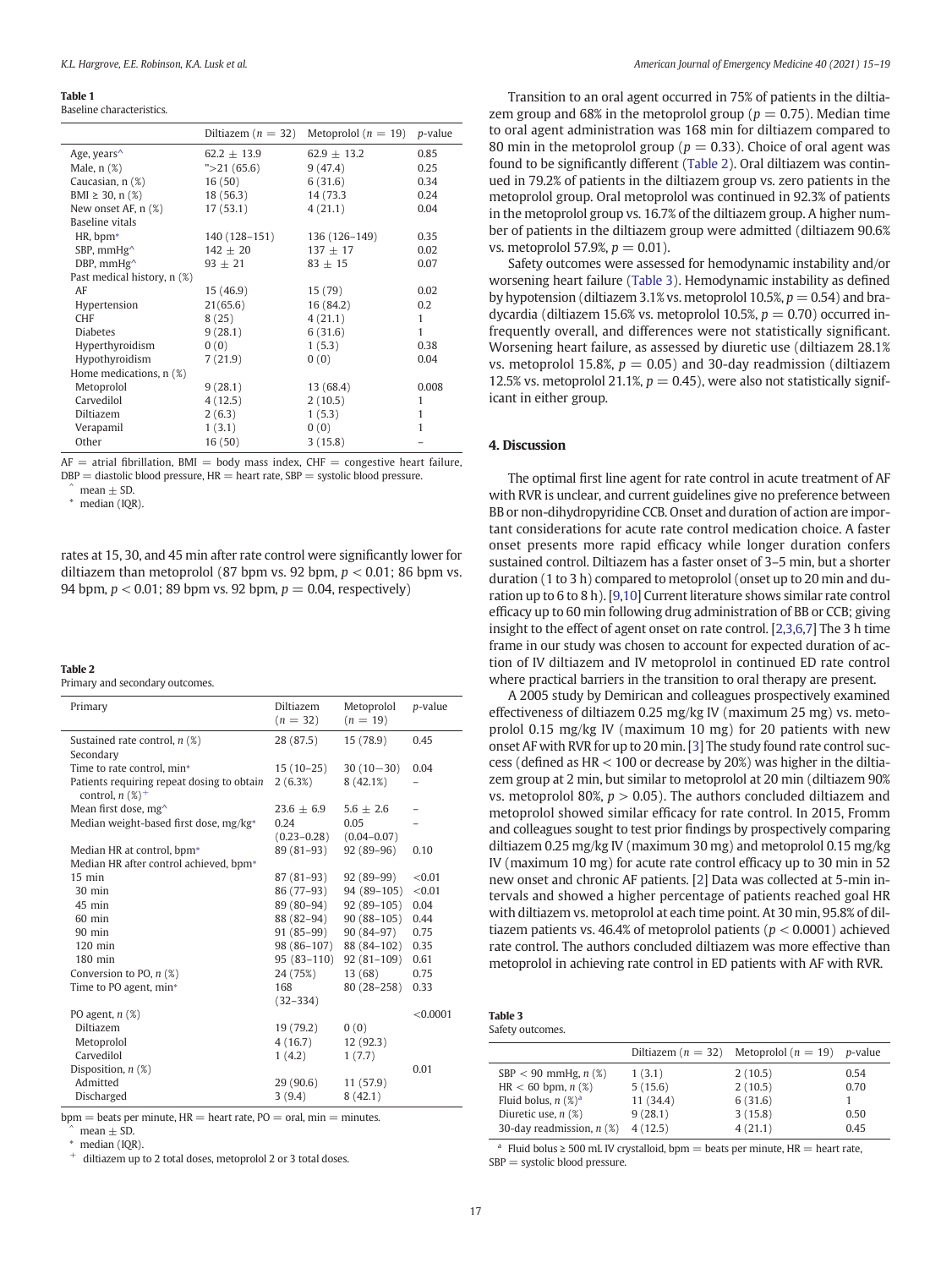In our study, no difference was found in the primary outcome of sustained rate control efficacy 3 h after administration of IV diltiazem or IV metoprolol. In addition, initial rate control was overall less successful compared to prior studies. Medication dosing could have contributed to these findings. Though Demirican and Fromm showed greater success with weight-based dosing of both medications, our institution routinely uses flat dose metoprolol and weight-based diltiazem dosing. [[2,3](#page-4-0)] This strategy resulted in a median weight-based dose in the metoprolol group of 0.05 mg/kg; a much lower dose than studied previously which could have led to the reduced efficacy observed in the metoprolol group. The diltiazem median dose, however, was 0.24 mg/kg which more accurately reflects studied doses and does not explain the low incidence of rate control success with diltiazem. In addition, only 6.3% of patients in the diltiazem group required a second dose to obtain initial control while 42.1% of patients in the metoprolol group required one or two additional doses. It should be noted, the need for repeat dosing in the metoprolol group could also be related to the lower weightbased doses these patients received.

Time to rate control was significantly shorter in the diltiazem group which affirms the early efficacy of diltiazem observed in prior studies and aligns with the expected drug onset. [[2,3\]](#page-4-0) Of note, more patients in the diltiazem group presented with new onset AF. This may reflect physician preference for diltiazem in new onset patients to utilize the drug with data to support early efficacy. On the contrary, the majority of patients in the metoprolol group were on metoprolol at home, corresponding to the higher rate of chronic AF in this group. This emphasizes that in patients with a history of AF, physicians at our institution, similar to other institutions, favor the IV formulation of a patient's home rate control medication. [\[1,6](#page-4-0)] In addition, significantly more patients in the diltiazem group were admitted. This is likely related to the diltiazem group's higher percentage of new onset AF requiring further assessment and work-up for underlying cause.

Timely transition to an oral rate control medication is essential for successful sustained rate control. Practical barriers in the ED can lead to delay in oral medication administration, adding importance to maintaining control with the initial IV medication. In our study, not all patients were transitioned to an oral medication by ED team prior to admission. In some cases, patients were discharged prior to administration of an oral dose or transitioned to oral maintenance medication after admission. In other cases, the authors anecdotally observed documentation that AF with RVR was attributed to an acute underlying condition and continued rate control was not warranted once the underlying cause was treated. The median time to transition was earlier in the metoprolol group with time to oral dose nearly half of that in the diltiazem group. Most patients were given an oral medication in the same class as the IV agent that achieved rate control. Earlier administration in the metoprolol group may be due to greater availability of metoprolol dosage forms in the ED automated dispensing machines. In addition, there was high variability in time to oral dose which precludes conclusions of how time to oral transition may have contributed to the primary outcome and likely led to the lack of statistical significance in this outcome.

Safety is another important consideration in medication choice. [[6](#page-4-0)] In this study, bradycardia and hypotension were assessed for safety after acute treatment and were found to be similar. Adverse effects occurred infrequently and neither hypotension nor bradycardia were found to be significantly different. Overall, fluid bolus administration was higher than the observed rate of hypotension. This finding is likely confounded by fluid boluses given for treatment of underlying causes that led to AF with RVR rather than a clear marker of clinically relevant hypotension due to medication administration to treat AF with RVR.

In addition to hemodynamic effects, acute heart failure exacerbation is a commonly cited concern with non-dihydropyridine CCB use, though acute use of BB can pose a similar risk. [\[11](#page-4-0)] A retrospective study by Hirschy and colleagues assessed efficacy and safety of BB and CCB for acute AF with RVR treatment in patients with heart failure with reduced ejection fraction (HFrEF) history. [\[11\]](#page-4-0) Notably, rate control was achieved in less than two thirds of both groups. Doses administered were lower than weight-based doses evaluated in prior prospective trials and likely contributed to drug efficacy. Worsening heart failure incidence was not found to be significantly different. Authors concluded diltiazem use did not increase adverse events in patients with HFrEF. In our study, worsening heart failure was assessed through diuretic use and 30-day readmission for HF. Both outcomes occurred at low frequency in the total population though only a subset of patients had a baseline history of HFrEF (approximately 25% of total population). In addition, diuretic use could be confounded by use in patients where AF with RVR was incited by volume overload secondary to HF. Therefore, the risk of worsening heart failure cannot be ruled out from our investigation.

One limitation to our study was the higher than expected exclusion frequency of patients who did not achieve initial rate control at 30 min. Two-thirds of screened patients met this exclusion, which is discordant with many prior studies, but similar to the more recent Hirschy study. [[11\]](#page-4-0) The resulting low sample size reduced study power to detect the primary outcome and limits secondary outcome evaluation. Further limitations included those inherent to the retrospective design. Treatment bias was seen based on home medications and physician preference. The choice to re-dose was at the discretion of treating physicians; therefore, patients may not have received further IV rate control medications despite intermittent HR excursions above goal. In addition, data collection relied on medical record documentation in which data may have been omitted and readmission rates could only be assessed within our own health system.

Despite its limitations, our study is unique in that the observation time frame extended beyond that of prior studies, and it evaluated sustained efficacy while assessing multiple safety outcomes including hemodynamic parameters and worsening heart failure. Overall, the study aimed to examine longer rate control endpoints while considering multiple factors that may be weighed in a physician's choice of acute rate control agent for AF with RVR.

#### 5. Conclusion

Atrial fibrillation with RVR is an important and common diagnosis in the ED. Successful acute treatment is vital to prevent complications such as myocardial ischemia, heart failure, and hemodynamic instability. Though limited by sample size, our study found no difference in sustained rate control for 3 h between diltiazem and metoprolol in real-world practice. In accordance with prior studies, our study showed significantly earlier rate control achievement with diltiazem. Safety outcomes were similar between groups as assessed by hemodynamic parameters and heart failure exacerbation. Further prospective studies should be conducted to explore sustained rate control in this patient population.

#### Financial support

Use of REDCap supported by Grant No. UL1-RR024982 from the Clinical and Translational Sciences Awards program, National Institutes of Health (NIH) for data collection. Presented at Southwest Leadership Conference, Houston, Texas. The content is solely the responsibility of the authors and does not necessarily represent official views of the NIH.

#### Source of support

None.